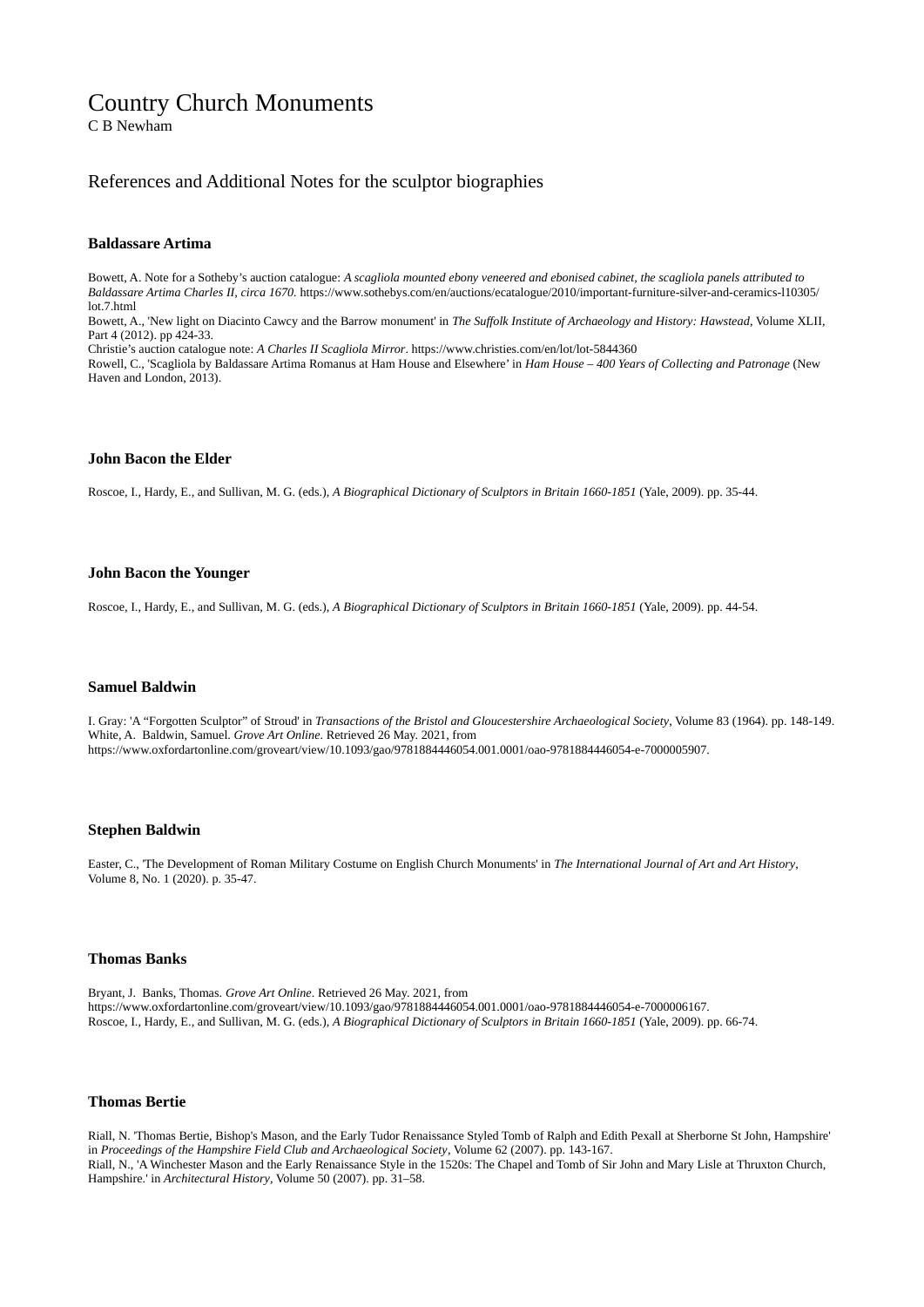### **Francis Bird**

Physick, J. Bird, Francis. *Grove Art Online*. Retrieved 26 May. 2021, from https://www.oxfordartonline.com/groveart/view/10.1093/gao/9781884446054.001.0001/oao-9781884446054-e-7000008962. Roscoe, I., Hardy, E., and Sullivan, M. G. (eds.), *A Biographical Dictionary of Sculptors in Britain 1660-1851* (Yale, 2009). pp. 111-115.

# **Sir Joseph Edgar Boehm**

Stocker, M. Boehm, Joseph Edgar. *Grove Art Online*. Retrieved 26 May. 2021, from https://www.oxfordartonline.com/groveart/view/10.1093/gao/9781884446054.001.0001/oao-9781884446054-e-7000009546.

# **Henry Boughton**

White, A. 'A Biographical Dictionary of London Tomb Sculptors' in *The Walpole Society* Volume 61 (Walpole Society 1999). pp. 12-13.

# **William Burges**

Crook, J. Burges, William (1827–1881), architect and designer. *Oxford Dictionary of National Biography*. Retrieved 26 May. 2021, from https://www.oxforddnb.com/view/10.1093/ref:odnb/9780198614128.001.0001/odnb-9780198614128-e-3972. Prout, D. Burges, William. *Grove Art Online*. Retrieved 26 May. 2021, from https://www.oxfordartonline.com/groveart/view/10.1093/gao/9781884446054.001.0001/oao-9781884446054-e-7000012354.

#### **Balthasar Burman**

Roscoe, I., Hardy, E., and Sullivan, M. G. (eds.), *A Biographical Dictionary of Sculptors in Britain 1660-1851* (Yale, 2009). pp. 168-169.

# **Thomas Burman**

Roscoe, I., Hardy, E., and Sullivan, M. G. (eds.), *A Biographical Dictionary of Sculptors in Britain 1660-1851* (Yale, 2009). pp. 168-169. White, A. 'A Biographical Dictionary of London Tomb Sculptors' in *The Walpole Society* Volume 61 (Walpole Society 1999). pp. 13-17.

### **John Bushnell**

Roscoe, I., Hardy, E., and Sullivan, M. G. (eds.), *A Biographical Dictionary of Sculptors in Britain 1660-1851* (Yale, 2009). pp. 174-176. Whinney, M. *Sculpture in Britain 1530-1830* (Harmondsworth, 1988). pp. 97-100.

# **William Byrd (or Bird)**

Cole, J. C. 'The Painting or Staining of Marble as Practised by William Byrd of Oxford and Others' in *Oxoniesia*, vol. XVIII (1952), pp. 193-99. Cole, J. C. 'William Byrd, Stonecutter and Mason' in *Oxoniensia*, vol. XIV (1949), pp. 63-74. Roscoe, I., Hardy, E., and Sullivan, M. G. (eds.), *A Biographical Dictionary of Sculptors in Britain 1660-1851* (Yale, 2009). pp. 180-181.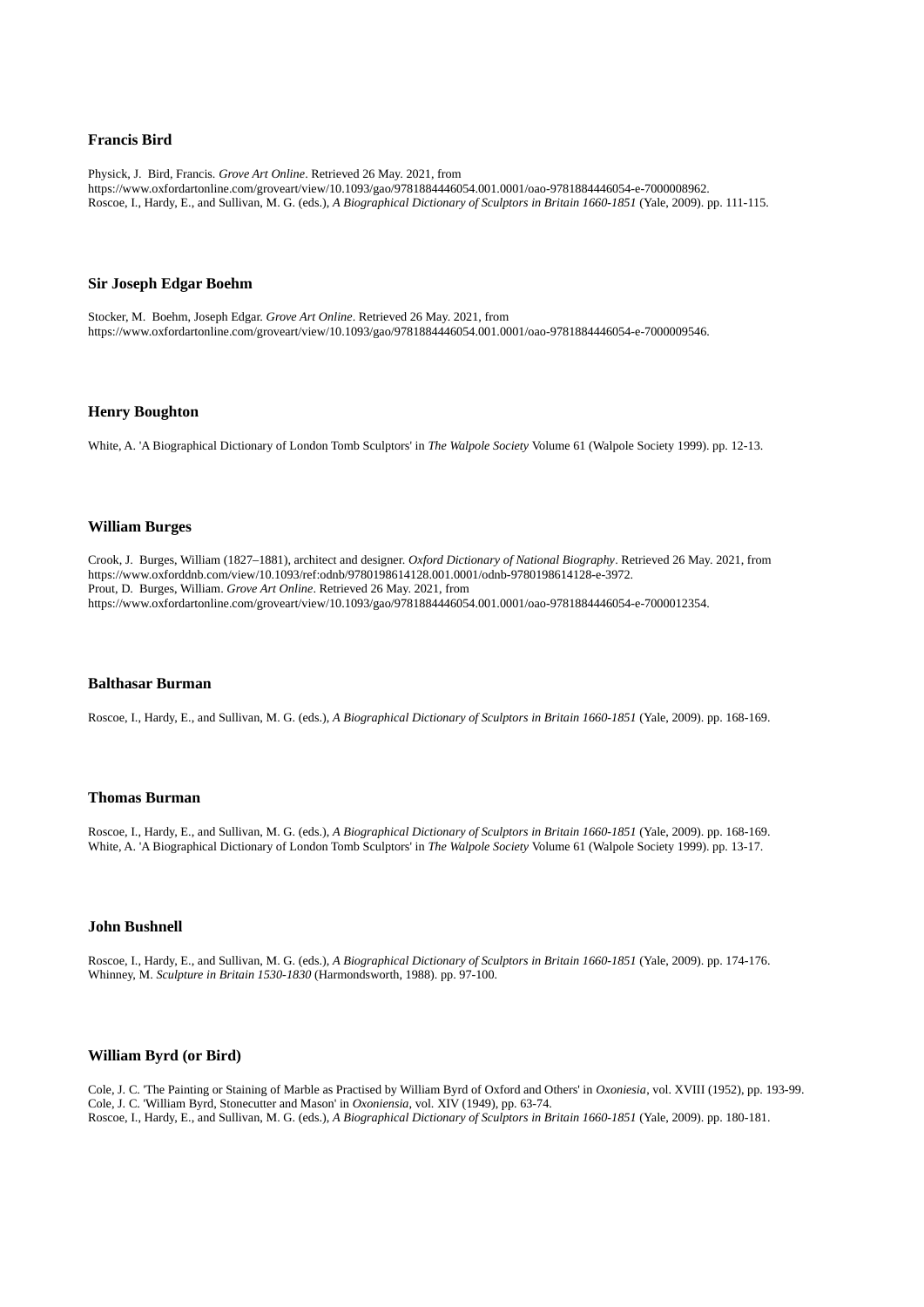#### **Thomas Carter the Younger.**

Craske, M. Carter, Thomas (d. 1756), sculptor. *Oxford Dictionary of National Biography*. Retrieved 27 May. 2021, from https://www.oxforddnb.com/view/10.1093/ref:odnb/9780198614128.001.0001/odnb-9780198614128-e-4799. Roscoe, I., Hardy, E., and Sullivan, M. G. (eds.), *A Biographical Dictionary of Sculptors in Britain 1660-1851* (Yale, 2009). pp. 215-219.

#### **Thomas Cartwright the Elder**

Roscoe, I., Hardy, E., and Sullivan, M. G. (eds.), *A Biographical Dictionary of Sculptors in Britain 1660-1851* (Yale, 2009). pp. 219-221. White, A. 'A Biographical Dictionary of London Tomb Sculptors' in *The Walpole Society* Volume 61 (Walpole Society 1999). pp. 17-18.

# **Diacinto Cawcy**

Bowett, A., 'New light on Diacinto Cawcy and the Barrow monument' in *The Suffolk Institute of Archaeology and History: Hawstead,* Volume XLII, Part 4 (2012). pp 424-33.

Glatchiy, J. and Fisher, G., 'The itinerant Italian Diacinto Cawcy and genesis of barrow monument at Westhorpe' in *The Suffolk Institute of Archaeology and History: Hawstead,* Volume XL, Part 4 (2004). pp 443-54.

Roscoe, I., Hardy, E., and Sullivan, M. G. (eds.), *A Biographical Dictionary of Sculptors in Britain 1660-1851* (Yale, 2009). p. 226.

# **Samuel Chandler**

Roscoe, I., Hardy, E., and Sullivan, M. G. (eds.), *A Biographical Dictionary of Sculptors in Britain 1660-1851* (Yale, 2009). pp. 230-231.

Notes: The workhouse and tablet can be seen at: www.workhouses.org.uk/WestHam/ The inscription says: *THIS HOUSE ERECTED An. Dom. MDCCXXX if any would not work neither Should he eat*

# **Sir Francis Leggatt Chantrey**

Roscoe, I., Hardy, E., and Sullivan, M. G. (eds.), *A Biographical Dictionary of Sculptors in Britain 1660-1851* (Yale, 2009). pp. 231-253. Stevens, T. Chantrey, Sir Francis Leggatt (1781–1841), sculptor. *Oxford Dictionary of National Biography*. Retrieved 27 May. 2021, from https://www.oxforddnb.com/view/10.1093/ref:odnb/9780198614128.001.0001/odnb-9780198614128-e-5113. Yarrington, A. Chantrey, Sir Francis. *Grove Art Online*. Retrieved 27 May. 2021, from https://www.oxfordartonline.com/groveart/view/10.1093/gao/9781884446054.001.0001/oao-9781884446054-e-7000015938.

#### **Sir Henry Cheere, 1st Baronet**

Craske, M., & Baker, M. Cheere, Sir Henry, first baronet (1702–1781), sculptor. *Oxford Dictionary of National Biography*. Retrieved 27 May. 2021, from https://www.oxforddnb.com/view/10.1093/ref:odnb/9780198614128.001.0001/odnb-9780198614128-e-5207. Murdoch, T. Cheere family. *Grove Art Online*. Retrieved 27 May. 2021, from https://www.oxfordartonline.com/groveart/view/10.1093/gao/9781884446054.001.0001/oao-9781884446054-e-7000016228. Roscoe, I., Hardy, E., and Sullivan, M. G. (eds.), *A Biographical Dictionary of Sculptors in Britain 1660-1851* (Yale, 2009). pp. 256-261.

# **John and Matthias Christmas**

White, A. Christmas family (per. c. 1610–c. 1640), sculptors, woodcarvers, and pageant artificers. *Oxford Dictionary of National Biography*. Retrieved 27 May. 2021, from https://www.oxforddnb.com/view/10.1093/ref:odnb/9780198614128.001.0001/odnb-9780198614128-e-73261. White, A. Christmas family. *Grove Art Online*. Retrieved 27 May. 2021, from https://www.oxfordartonline.com/groveart/view/10.1093/gao/9781884446054.001.0001/oao-9781884446054-e-7000017501. White, A. 'A Biographical Dictionary of London Tomb Sculptors' in *The Walpole Society* Volume 61 (Walpole Society 1999). pp. 21-26.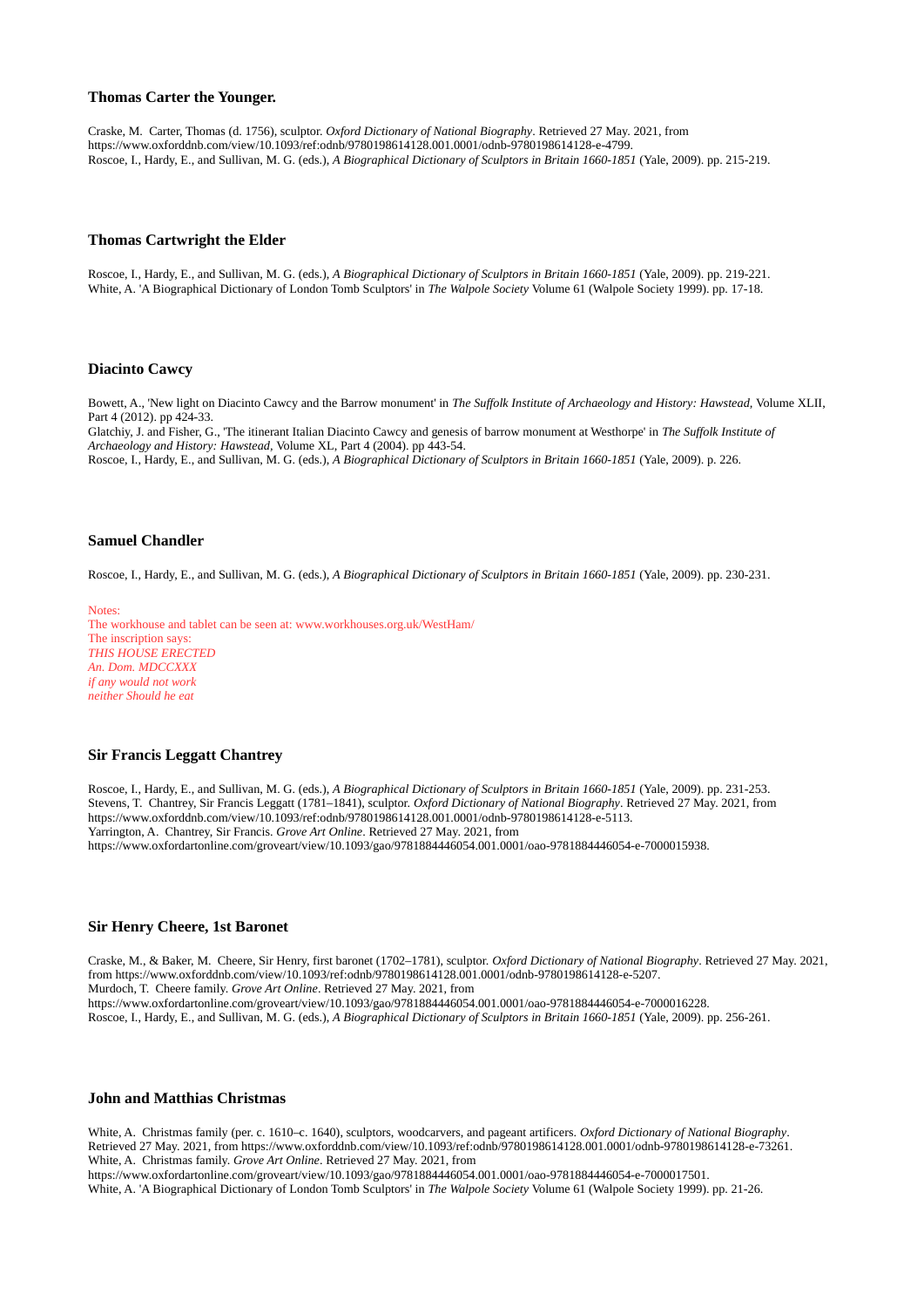### **Eleanor Coade**

Kelly, A. Coade, Eleanor (1733–1821), manufacturer of artificial stone. *Oxford Dictionary of National Biography*. Retrieved 28 May. 2021, from https://www.oxforddnb.com/view/10.1093/ref:odnb/9780198614128.001.0001/odnb-9780198614128-e-37296. Kelly, A. Coade, Eleanor. *Grove Art Online*. Retrieved 28 May. 2021, from https://www.oxfordartonline.com/groveart/view/10.1093/gao/9781884446054.001.0001/oao-9781884446054-e-7000018296. Kelly, A. *Mrs Coade's Stone* (Upton-upon-Severn, 1990).

### **Caius Gabriel Cibber**

Gibson, K. Cibber, Caius Gabriel (1630–1700), sculptor. *Oxford Dictionary of National Biography*. Retrieved 14 Jun. 2021, from https://www.oxforddnb.com/view/10.1093/ref:odnb/9780198614128.001.0001/odnb-9780198614128-e-5415. Physick, J. Cibber, Caius Gabriel. *Grove Art Online*. Retrieved 14 Jun. 2021, from https://www.oxfordartonline.com/groveart/view/10.1093/gao/9781884446054.001.0001/oao-9781884446054-e-7000017715. Roscoe, I., Hardy, E., and Sullivan, M. G. (eds.), *A Biographical Dictionary of Sculptors in Britain 1660-1851* (Yale, 2009). pp. 274-277.

# **Maximilian Colt**

White, A. Colt [Coulte; Poultrain; Poutrain], Maximilian. *Grove Art Online*. Retrieved 28 May. 2021, from https://www.oxfordartonline.com/groveart/view/10.1093/gao/9781884446054.001.0001/oao-9781884446054-e-7000018847. White, A. Colt [formerly Poultrain or Poutrain], Maximilian (fl. 1595–1645), sculptor. *Oxford Dictionary of National Biography*. Retrieved 28 May. 2021, from https://www.oxforddnb.com/view/10.1093/ref:odnb/9780198614128.001.0001/odnb-9780198614128-e-5998. White, A. 'A Biographical Dictionary of London Tomb Sculptors' in *The Walpole Society* Volume 61 (Walpole Society 1999). pp. 21-26.

# **Aristodemo Costoli**

Costoli, Aristodemo. *Grove Art Online*. Retrieved 28 May. 2021, from https://www.oxfordartonline.com/groveart/view/10.1093/gao/9781884446054.001.0001/oao-9781884446054-e-7000019794. Roscoe, I., Hardy, E., and Sullivan, M. G. (eds.), *A Biographical Dictionary of Sculptors in Britain 1660-1851* (Yale, 2009). pp. 314-315.

# **Elizabeth Creed**

Clayton, E. C. *English Female Artists*, Volume I (London, 1876). p. 39.

# **Robert Coxe (or Cocke)**

Bayliss, J. Email correspondence, November 2021.

Girouard, M., *A Biographical Dictionary of English Architecture, 1540-1640*. (Yale, 2021). pp. 103-104. Morris, R. K., "'I was never more in love with an olde howse nor never newe worke coulde be better bestowed': The Earl of Leicester's remodelling of Kenilworth Castle for Queen Elizabeth I," in *The Antiquaries Journal*, Volume 89 (2009), pp. 241–305 and Fig. 28.

# **Stephen Cox**

Cass Sculpture Foundation website: http://www.sculpture.org.uk/artist/stephen-cox (Accessed: 2021/06/25). Royal Academy website: https://www.royalacademy.org.uk/art-artists/name/stephen-cox-ra (Accessed: 2021/06/25).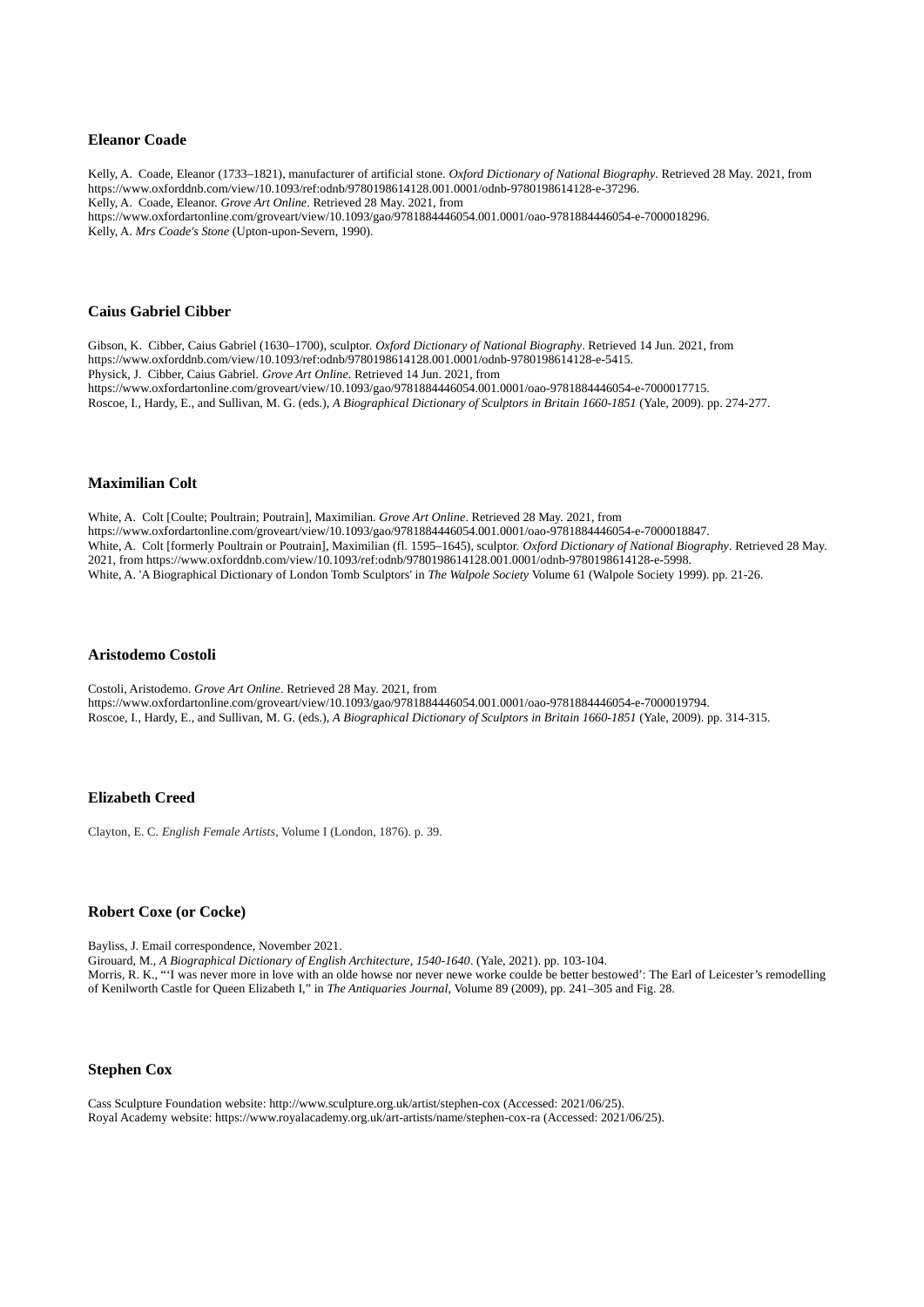# **Richard Crutcher the Elder**

Crutcher, Richard. *Grove Art Online*. Retrieved 28 May. 2021, from https://www.oxfordartonline.com/groveart/view/10.1093/gao/9781884446054.001.0001/oao-9781884446054-e-7000020474. Roscoe, I., Hardy, E., and Sullivan, M. G. (eds.), *A Biographical Dictionary of Sculptors in Britain 1660-1851* (Yale, 2009). p. 326.

# **Cornelius Cure**

White, A. Cure family. *Grove Art Online*. Retrieved 28 May. 2021, from https://www.oxfordartonline.com/groveart/view/10.1093/gao/9781884446054.001.0001/oao-9781884446054-e-7000020687. White, A. 'A Biographical Dictionary of London Tomb Sculptors' in *The Walpole Society* Volume 61 (Walpole Society 1999). pp. 36-42.

# **John Devall the Younger**

Roscoe, I., Hardy, E., and Sullivan, M. G. (eds.), *A Biographical Dictionary of Sculptors in Britain 1660-1851* (Yale, 2009). pp. 366-367.

# **Filippo della Valle**

Litten, J., 'A Florentine monument at West Dereham, Norfolk and its patron' in *Church Monuments*, Volume 33 (Church Monuments Society, 2018). p. 85-96.

Minor, V. Valle, Filippo della. *Grove Art Online*. Retrieved 28 Jun. 2021, from https://www.oxfordartonline.com/groveart/view/10.1093/gao/9781884446054.001.0001/oao-9781884446054-e-7000087681.

# **Thomas Earp**

*The Victorian Web* https://victorianweb.org/sculpture/earp/index.html (accessed 2021/06/02).

# **Epiphanius Evesham**

White, A. Evesham, Epiphanius (fl. 1570–c. 1623), sculptor, painter, and metal-engraver. *Oxford Dictionary of National Biography*. Retrieved 2 Jun. 2021, from https://www.oxforddnb.com/view/10.1093/ref:odnb/9780198614128.001.0001/odnb-9780198614128-e-37402. White, A. Evesham, Epiphanius. *Grove Art Online*. Retrieved 2 Jun. 2021, from https://www.oxfordartonline.com/groveart/view/10.1093/gao/9781884446054.001.0001/oao-9781884446054-e-7000027105. White, A. 'A Biographical Dictionary of London Tomb Sculptors' in *The Walpole Society,* Volume 61 (Walpole Society 1999). pp. 49-55.

# **Fisher family of York.**

Bryant, J. Fisher family. *Grove Art Online*. Retrieved 10 Jun. 2021, from https://www.oxfordartonline.com/groveart/view/10.1093/gao/9781884446054.001.0001/oao-9781884446054-e-7000028448. Roscoe, I., Hardy, E., and Sullivan, M. G. (eds.), *A Biographical Dictionary of Sculptors in Britain 1660-1851* (Yale, 2009). pp. 433-439.

#### **Adrian Fisher**

*BBC News Website*: https://www.bbc.co.uk/news/business-39998551 (accessed 2021/06/02). *Wikipedia*: https://en.wikipedia.org/wiki/Adrian\_Fisher\_(maze\_designer) (accessed 2021/06/02).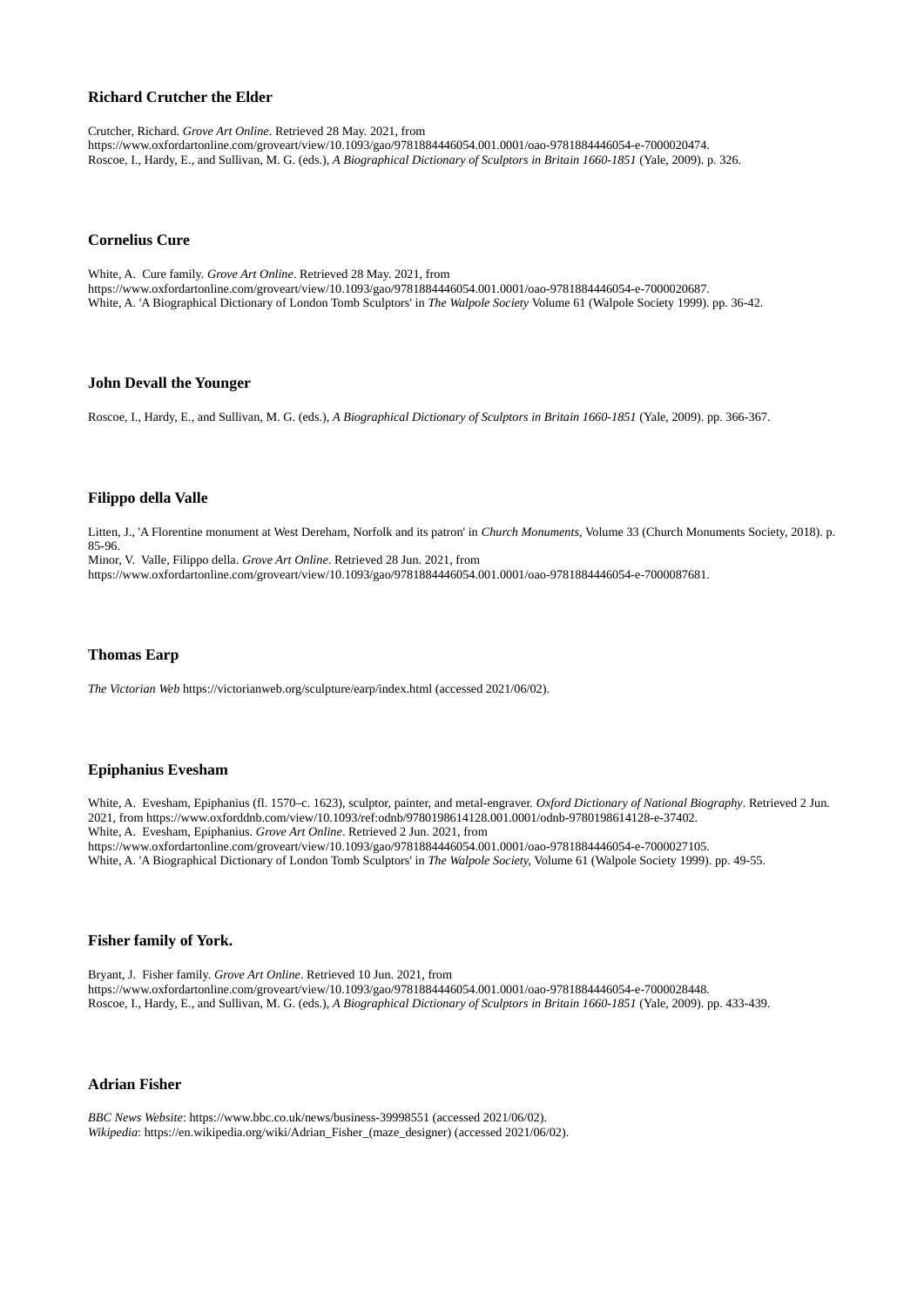# **John Flaxman**

Bindman, D. Flaxman, John. *Grove Art Online*. Retrieved 3 Jun. 2021, from

https://www.oxfordartonline.com/groveart/view/10.1093/gao/9781884446054.001.0001/oao-9781884446054-e-7000028539. Roscoe, I., Hardy, E., and Sullivan, M. G. (eds.), *A Biographical Dictionary of Sculptors in Britain 1660-1851* (Yale, 2009). pp. 443-463. Symmons, S. Flaxman, John (1755–1826), sculptor, decorative designer, and illustrator. *Oxford Dictionary of National Biography*. Retrieved 3 Jun. 2021, from https://www.oxforddnb.com/view/10.1093/ref:odnb/9780198614128.001.0001/odnb-9780198614128-e-9679.

#### **James Forsyth**

'James Forsyth', *Mapping the Practice and Profession of Sculpture in Britain and Ireland 1851-1951*, University of Glasgow History of Art and HATII, online database 2011 [http://sculpture.gla.ac.uk/view/person.php?id=ann\_1233174642 (accessed 03 Jun 2021).

# **Sir George Frampton**

Borenius, T., & Jezzard, A. Frampton, Sir George James (1860–1928), sculptor and craftsman. *Oxford Dictionary of National Biography*. Retrieved 3 Jun. 2021, from https://www.oxforddnb.com/view/10.1093/ref:odnb/9780198614128.001.0001/odnb-9780198614128-e-33242. Skipwith, P. Frampton, Sir George. *Grove Art Online*. Retrieved 3 Jun. 2021, from https://www.oxfordartonline.com/groveart/view/10.1093/gao/9781884446054.001.0001/oao-9781884446054-e-7000029301.

# **Samuel and Thomas Franceys**

Roscoe, I., Hardy, E., and Sullivan, M. G. (eds.), *A Biographical Dictionary of Sculptors in Britain 1660-1851* (Yale, 2009). pp. 478-479.

# **Grinling Gibbons**

Beard, G. Gibbons, Grinling. *Grove Art Online*. Retrieved 3 Jun. 2021, from https://www.oxfordartonline.com/groveart/view/10.1093/gao/9781884446054.001.0001/oao-9781884446054-e-7000032101. Esterly, D. Gibbons, Grinling (1648–1721), woodcarver and sculptor. *Oxford Dictionary of National Biography*. Retrieved 3 Jun. 2021, from https://www.oxforddnb.com/view/10.1093/ref:odnb/9780198614128.001.0001/odnb-9780198614128-e-10596. Roscoe, I., Hardy, E., and Sullivan, M. G. (eds.), *A Biographical Dictionary of Sculptors in Britain 1660-1851* (Yale, 2009). pp. 511-519.

# **Ferdinando Fuga**

Litten, J., 'A Florentine monument at West Dereham, Norfolk and its patron' in *Church Monuments*, Volume 33 (Church Monuments Society, 2018). p. 85-96.

Wikipedia: https://en.wikipedia.org/wiki/Ferdinando\_Fuga

# **Gawthorp & Sons**

Meara, D. *Modern Memorial Brasses. 1880-2001* (Donington, 2008). pp. 124-136. Meara, D. *Victorian Memorial Brasses* (London, 1983). pp. 6-8.

# **John Gibson**

Greenwood, M. Gibson, John (i). *Grove Art Online*. Retrieved 3 Jun. 2021, from https://www.oxfordartonline.com/groveart/view/10.1093/gao/9781884446054.001.0001/oao-9781884446054-e-7000032122. Roscoe, I., Hardy, E., and Sullivan, M. G. (eds.), *A Biographical Dictionary of Sculptors in Britain 1660-1851* (Yale, 2009). pp. 521-529.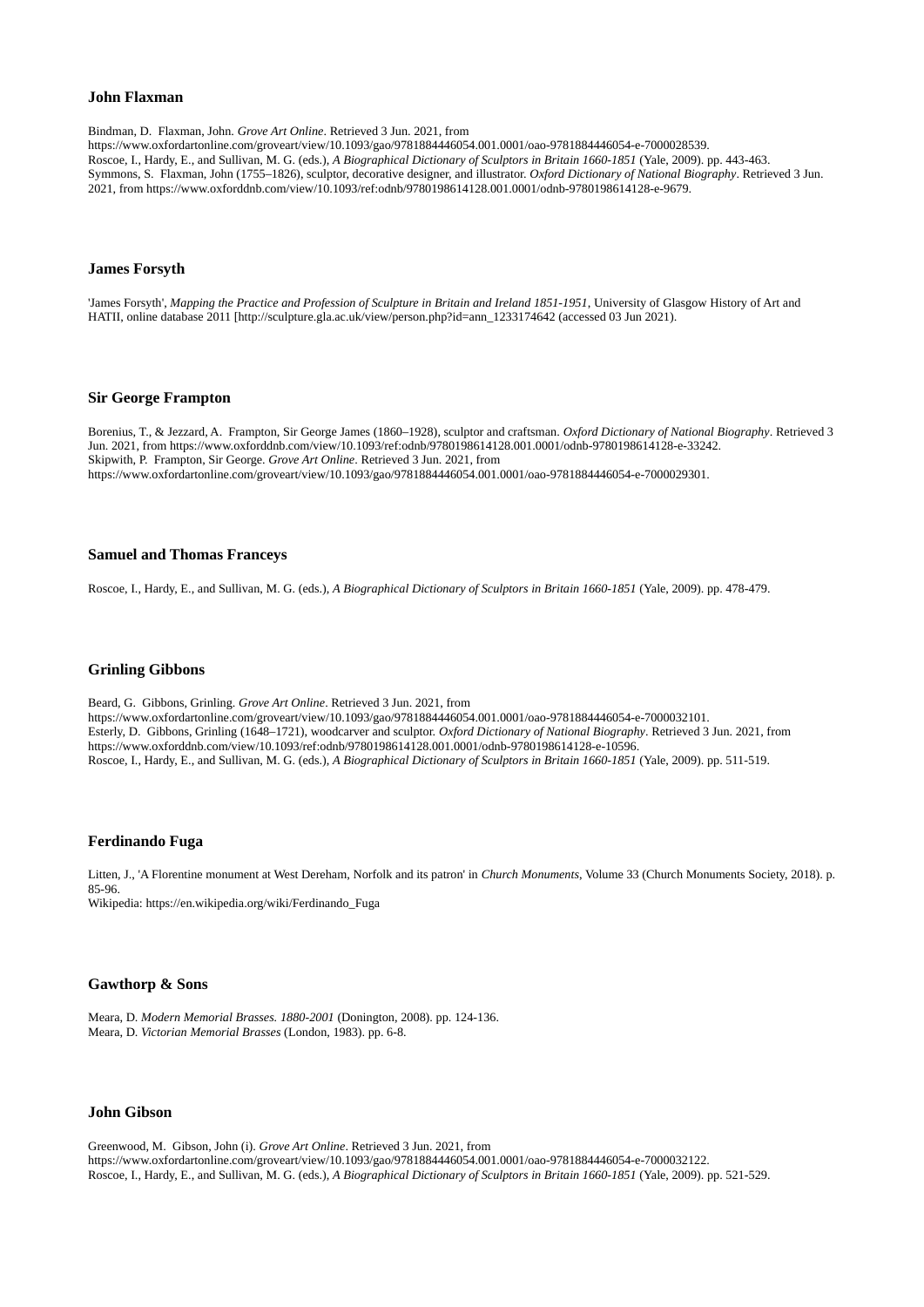# **Sir Alfred Gilbert**

Dorment, R. Gilbert, Sir Alfred (1854–1934), sculptor and goldsmith. *Oxford Dictionary of National Biography*. Retrieved 3 Jun. 2021, from https://www.oxforddnb.com/view/10.1093/ref:odnb/9780198614128.001.0001/odnb-9780198614128-e-33398. Dorment, R., *Alfred Gilbert* (Yale, 1985).

Stocker, M. Gilbert, Sir Alfred. *Grove Art Online*. Retrieved 3 Jun. 2021, from

https://www.oxfordartonline.com/groveart/view/10.1093/gao/9781884446054.001.0001/oao-9781884446054-e-7000032178.

#### **John Gildon**

Butler, L., 'John Gildon of Hereford: A Late Sixteenth-Century Sculptor' in *Archaeological Journal*, Volume 129, Part 1 (1972). pp. 148-153.

#### **Lady Feodora Gleichen**

Garrihy, A. (2004, September 23). Gleichen, Lady Feodora Georgina Maud (1861–1922), sculptor. Oxford Dictionary of National Biography. Retrieved 31 Jul. 2020, from https://www.oxforddnb.com/view/10.1093/ref:odnb/9780198614128.001.0001/odnb-9780198614128-e-33423.

# **(Arthur) Eric Rowton Gill**

MacCarthy, F. Gill, (Arthur) Eric Rowton (1882–1940), artist, craftsman, and social critic. *Oxford Dictionary of National Biography*. Retrieved 10 Jun. 2021, from https://www.oxforddnb.com/view/10.1093/ref:odnb/9780198614128.001.0001/odnb-9780198614128-e-33403. Stuart-Smith, S. Gill, (Arthur) Eric. *Grove Art Online*. Retrieved 10 Jun. 2021, from https://www.oxfordartonline.com/groveart/view/10.1093/gao/9781884446054.001.0001/oao-9781884446054-e-7000032249.

#### **Joseph Gott**

Roscoe, I., Hardy, E., and Sullivan, M. G. (eds.), *A Biographical Dictionary of Sculptors in Britain 1660-1851* (Yale, 2009). pp. 541-547.

#### **Thomas Green**

Friedman, T. Green, Thomas. *Grove Art Online*. Retrieved 3 Jun. 2021, from https://www.oxfordartonline.com/groveart/view/10.1093/gao/9781884446054.001.0001/oao-9781884446054-e-7000034761. Roscoe, I., Hardy, E., and Sullivan, M. G. (eds.), *A Biographical Dictionary of Sculptors in Britain 1660-1851* (Yale, 2009). pp. 551-553.

#### **Giovanni Battista Guelfi**

Roscoe, I., Hardy, E., and Sullivan, M. G. (eds.), *A Biographical Dictionary of Sculptors in Britain 1660-1851* (Yale, 2009). pp. 560-562. Webb, M. I. 'Giovanni Battista Guelfi: an Italian sculptor working in England' in *The Burlington Magazine* May, 1955, Vol. 97, No. 626 (May, 1955). pp. 138–145, 149.

# **Hugh Hall**

Jon Bayliss: Public Twitter and private email discussions, August 2020, June 2021.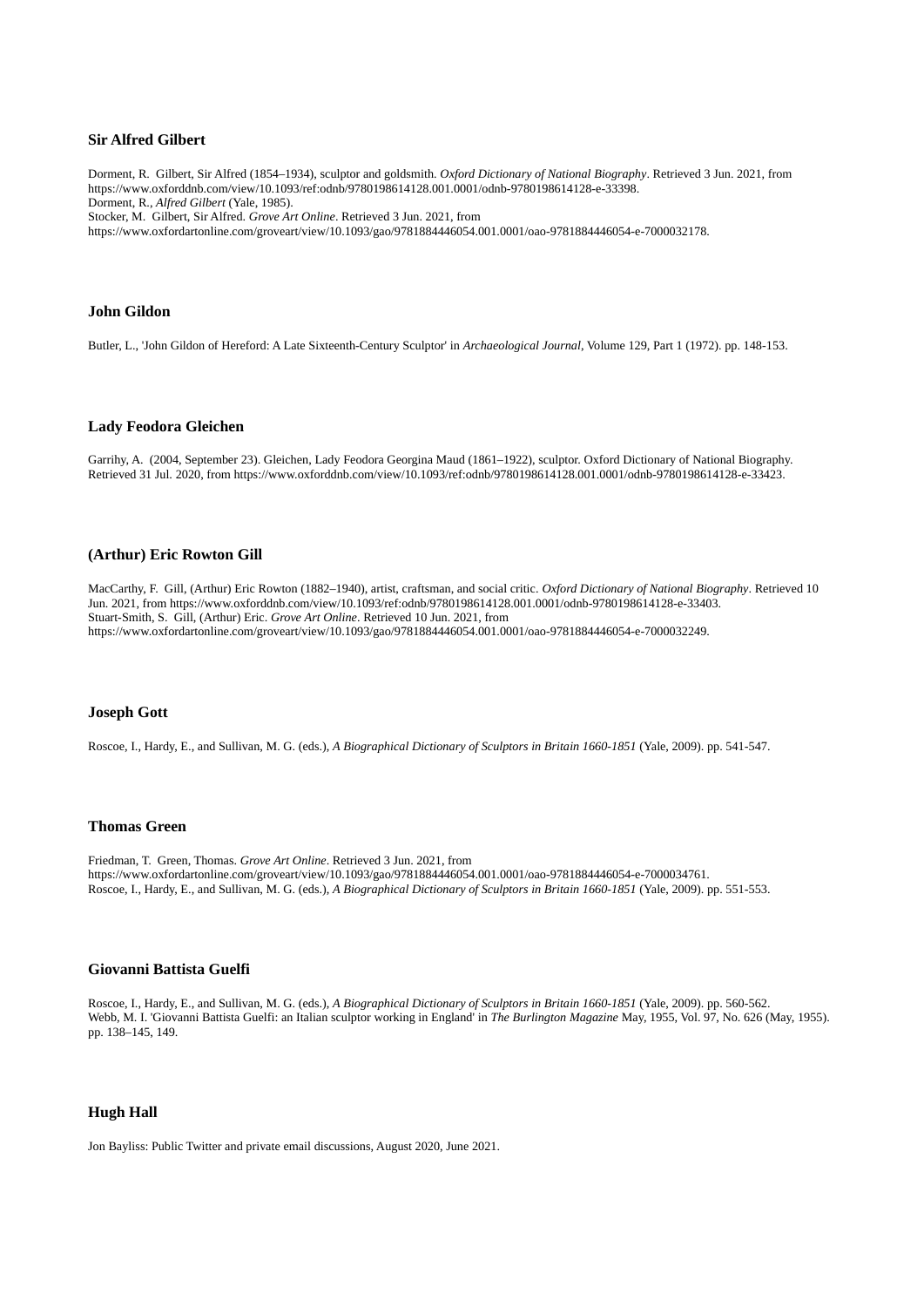# **Walter Hancocks (Hancox).**

Anon. 'Extracts from the Registers of the Parish of Much Wenlock, with Notes' in *Transactions of the Shropshire Archaeological and Natural History Society*, Volume XI (1888). p. 1-88 Baker, N., Morriss, R. K., Stamper, P., Champion, W. A., Greig, J., Rátkai, S., and Wade, J., 'Shrewsbury Market Place and Hall' in *Archaeological Journal*, 163:1 (2006). pp. 180-232.

# **Richard Hayward**

Roscoe, I., Hardy, E., and Sullivan, M. G. (eds.), *A Biographical Dictionary of Sculptors in Britain 1660-1851* (Yale, 2009). pp. 591-595.

# **Jasper (or Joseph) Hollemans.**

Bayliss, J. Hollemans family. *Grove Art Online*. Retrieved 4 Jun. 2021, from https://www.oxfordartonline.com/groveart/view/10.1093/gao/9781884446054.001.0001/oao-9781884446054-e-7000038656. Whinney, M., *Sculpture in Britain 1530-1830* (London 1988), p.63.

# **Christopher Horsnaile the Elder**

Roscoe, I., Hardy, E., and Sullivan, M. G. (eds.), *A Biographical Dictionary of Sculptors in Britain 1660-1851* (Yale, 2009). pp. 642-644.

#### **Nathaniel Ireson**

Colvin, H., *A Biographical Dictionary of British Architects 1600-1840*, 3rd Edition (Yale, 1995). pp. 529-530. FitzGerald, P., *Nathaniel Irseon of Wincanton* (Stanbridge, 2016). Roscoe, I., Hardy, E., and Sullivan, M. G. (eds.), *A Biographical Dictionary of Sculptors in Britain 1660-1851* (Yale, 2009). p. 656.

# **Garret Johnson (Janssen) the Elder**

White, A. Johnson family. *Grove Art Online*. Retrieved 5 Jun. 2021, from https://www.oxfordartonline.com/groveart/view/10.1093/gao/9781884446054.001.0001/oao-9781884446054-e-7000045006. White, A. 'A Biographical Dictionary of London Tomb Sculptors' in *The Walpole Society* Volume 61 (Walpole Society 1999). pp. 65-70.

# **Nicholas Johnson**

White, A. Johnson family. *Grove Art Online*. Retrieved 5 Jun. 2021, from https://www.oxfordartonline.com/groveart/view/10.1093/gao/9781884446054.001.0001/oao-9781884446054-e-7000045006. White, A. 'A Biographical Dictionary of London Tomb Sculptors' in *The Walpole Society* Volume 61 (Walpole Society 1999). p. 71.

# **Josephus John Pinnix Kendrick**

Roscoe, I., Hardy, E., and Sullivan, M. G. (eds.), *A Biographical Dictionary of Sculptors in Britain 1660-1851* (Yale, 2009). pp. 689-690.

**Felix Joubert**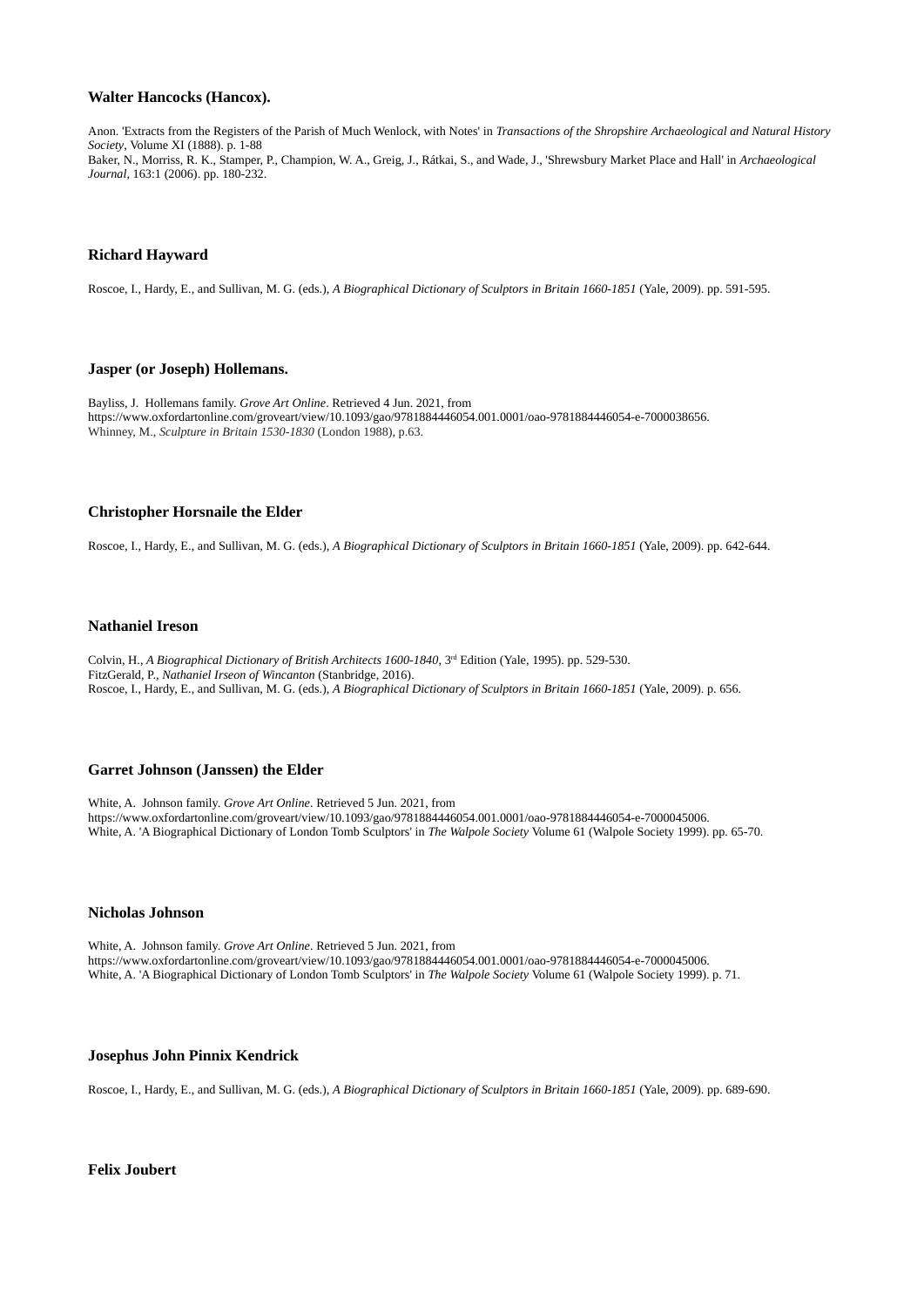Blair, C., 'Crediton: The Story of Two Helmets', in Studies in *European Arms and Armor: The C. Otto Von Kienbusch Collection in the Philadelphia Museum of Art* (Philadelphia, 1992). pp. 152-183. *The Times* (21 May 1977).

# **Jasper Latham**

Friedman, T. Latham, Jasper. *Grove Art Online*. Retrieved 5 Jun. 2021, from https://www.oxfordartonline.com/groveart/view/10.1093/gao/9781884446054.001.0001/oao-9781884446054-e-7000049500. Roscoe, I., Hardy, E., and Sullivan, M. G. (eds.), *A Biographical Dictionary of Sculptors in Britain 1660-1851* (Yale, 2009). pp. 719-721.

#### **John Graham Lough**

Greenwood, M. Lough, John Graham (1798–1876), sculptor. *Oxford Dictionary of National Biography*. Retrieved 5 Jun. 2021, from https://www.oxforddnb.com/view/10.1093/ref:odnb/9780198614128.001.0001/odnb-9780198614128-e-17032. Greenwood, M. Lough, John Graham. *Grove Art Online*. Retrieved 5 Jun. 2021, from https://www.oxfordartonline.com/groveart/view/10.1093/gao/9781884446054.001.0001/oao-9781884446054-e-7000052092. Roscoe, I., Hardy, E., and Sullivan, M. G. (eds.), *A Biographical Dictionary of Sculptors in Britain 1660-1851* (Yale, 2009). pp. 750-758.

# **Bertram Mackennal**

Edwards, G. Mackennal, Sir (Edgar) Bertram. Grove Art Online. Retrieved 5 Jun. 2021, from https://www.oxfordartonline.com/groveart/view/10.1093/gao/9781884446054.001.0001/oao-9781884446054-e-7000052880. Marriott, C., & Peers, J. Mackennal, Sir (Edgar) Bertram (1863–1931), sculptor. Oxford Dictionary of National Biography. Retrieved 5 Jun. 2021, from https://www.oxforddnb.com/view/10.1093/ref:odnb/9780198614128.001.0001/odnb-9780198614128-e-34746.

# **Edward Marshall**

Roscoe, I., Hardy, E., and Sullivan, M. G. (eds.), *A Biographical Dictionary of Sculptors in Britain 1660-1851* (Yale, 2009). pp. 808-810. White, A. Marshall family. *Grove Art Online*. Retrieved 5 Jun. 2021, from https://www.oxfordartonline.com/groveart/view/10.1093/gao/9781884446054.001.0001/oao-9781884446054-e-7000054586. White, A. Marshall, Edward (1597/8–1675), sculptor and master mason. *Oxford Dictionary of National Biography*. Retrieved 5 Jun. 2021, from https://www.oxforddnb.com/view/10.1093/ref:odnb/9780198614128.001.0001/odnb-9780198614128-e-18133. White, A. 'A Biographical Dictionary of London Tomb Sculptors' in *The Walpole Society* Volume 61 (Walpole Society 1999). pp. 83-94.

### **Joshua Marshall**

Roscoe, I., Hardy, E., and Sullivan, M. G. (eds.), *A Biographical Dictionary of Sculptors in Britain 1660-1851* (Yale, 2009). pp. 811-813. White, A. Marshall family. *Grove Art Online*. Retrieved 5 Jun. 2021, from https://www.oxfordartonline.com/groveart/view/10.1093/gao/9781884446054.001.0001/oao-9781884446054-e-7000054586. White, A. 'A Biographical Dictionary of London Tomb Sculptors' in *The Walpole Society* Volume 61 (Walpole Society 1999). pp. 95-106.

# **William Calder Marshall**

Greenwood, M. Marshall, William Calder (1813–1894), sculptor. *Oxford Dictionary of National Biography*. Retrieved 5 Jun. 2021, from https://www.oxforddnb.com/view/10.1093/ref:odnb/9780198614128.001.0001/odnb-9780198614128-e-18159. Greenwood, M. Marshall, William Calder. *Grove Art Online*. Retrieved 5 Jun. 2021, from

https://www.oxfordartonline.com/groveart/view/10.1093/gao/9781884446054.001.0001/oao-9781884446054-e-7000054597.

Roscoe, I., Hardy, E., and Sullivan, M. G. (eds.), *A Biographical Dictionary of Sculptors in Britain 1660-1851* (Yale, 2009). pp. 814-821. Thorpe, D., *The Beloved Wife: Louisa Blanche Foljambe. Part I* (2007).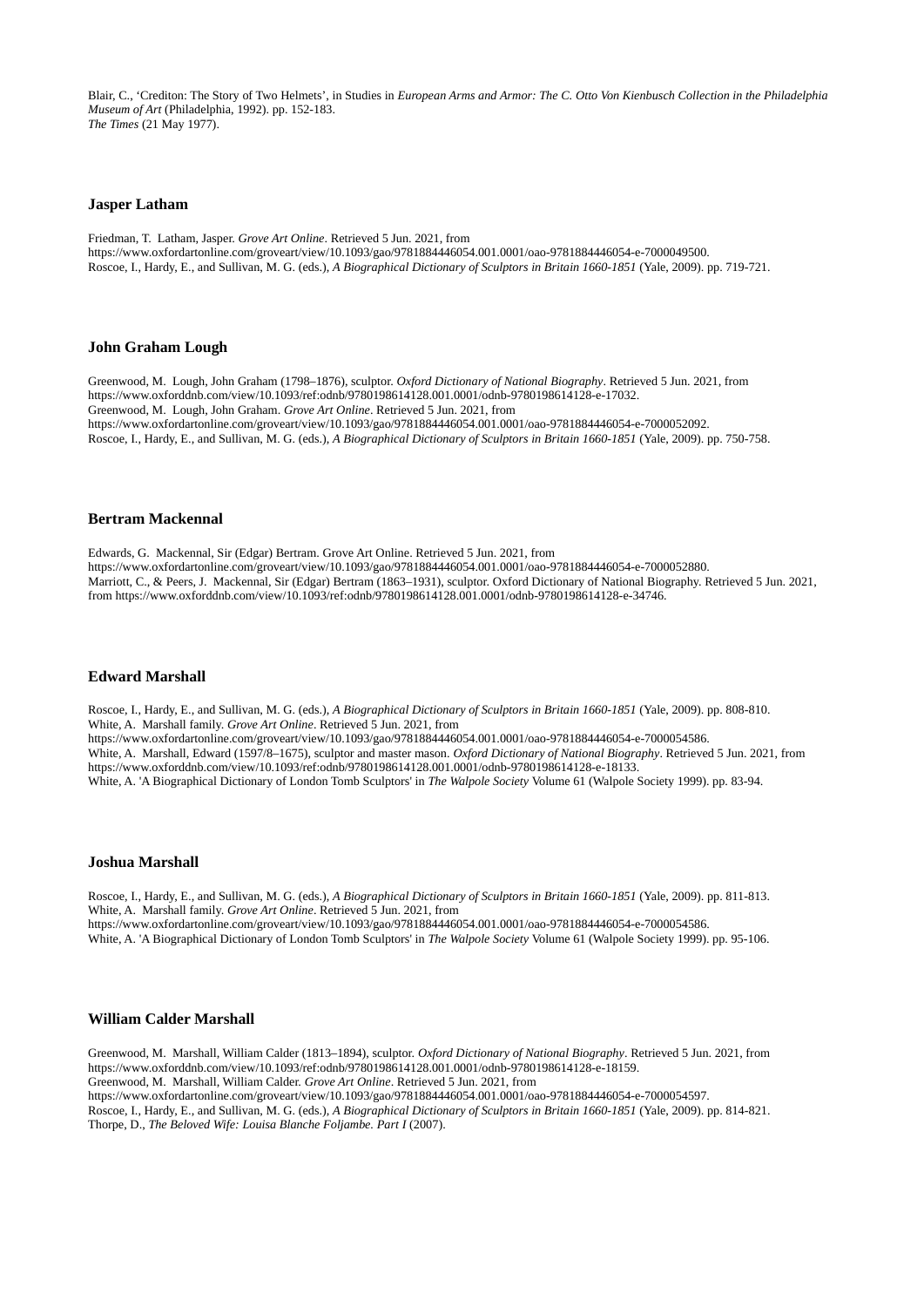# **Matthews & Sons**

Meara, D. *Modern Memorial Brasses. 1880-2001* (Donington, 2008). p 126. Meara, D., *Victorian Memorial Brasses* (London, 1983). pp. 74-75.

#### **Raffaelle Monti**

Roscoe, I., Hardy, E., and Sullivan, M. G. (eds.), *A Biographical Dictionary of Sculptors in Britain 1660-1851* (Yale, 2009). pp. 839-841. Ward-Jackson, P. Monti, Raffaelle. *Grove Art Online*. Retrieved 6 Jun. 2021, from https://www.oxfordartonline.com/groveart/view/10.1093/gao/9781884446054.001.0001/oao-9781884446054-e-7000059352.

# **Humphrey Moyer**

Roscoe, I., Hardy, E., and Sullivan, M. G. (eds.), *A Biographical Dictionary of Sculptors in Britain 1660-1851* (Yale, 2009). p. 862. White, A. 'A Biographical Dictionary of London Tomb Sculptors' in *The Walpole Society* Volume 61 (Walpole Society 1999). pp. 106-107.

#### **Alfred Munnings**

Goodman, J. Munnings, Sir Alfred James (1878–1959), artist. *Oxford Dictionary of National Biography*. Retrieved 12 May. 2022, from https://www.oxforddnb.com/view/10.1093/ref:odnb/9780198614128.001.0001/odnb-9780198614128-e-35148. Newbury, R. Munnings, Sir Alfred. *Grove Art Online*. Retrieved 12 May. 2022, from https://www.oxfordartonline.com/groveart/view/10.1093/gao/9781884446054.001.0001/oao-9781884446054-e-7000060360.

# **Alexander Munro**

Macdonald, K. Munro, Alexander (1825–1871), sculptor. *Oxford Dictionary of National Biography*. Retrieved 6 Jun. 2021, from https://www.oxforddnb.com/view/10.1093/ref:odnb/9780198614128.001.0001/odnb-9780198614128-e-19545. Roscoe, I., Hardy, E., and Sullivan, M. G. (eds.), *A Biographical Dictionary of Sculptors in Britain 1660-1851* (Yale, 2009). pp. 862-867. Stocker, M. Munro, Alexander. *Grove Art Online*. Retrieved 6 Jun. 2021, from https://www.oxfordartonline.com/groveart/view/10.1093/gao/9781884446054.001.0001/oao-9781884446054-e-7000060376.

#### **Joseph Nollekens**

Kenworthy-Browne, J. Nollekens, Joseph (1737–1823), sculptor. *Oxford Dictionary of National Biography*. Retrieved 6 Jun. 2021, from https://www.oxforddnb.com/view/10.1093/ref:odnb/9780198614128.001.0001/odnb-9780198614128-e-20242 Liversidge, M., & Kenworthy-Browne, J. Nollekens family. *Grove Art Online*. Retrieved 6 Jun. 2021, from https://www.oxfordartonline.com/groveart/view/10.1093/gao/9781884446054.001.0001/oao-9781884446054-e-7000062689. Roscoe, I., Hardy, E., and Sullivan, M. G. (eds.), *A Biographical Dictionary of Sculptors in Britain 1660-1851* (Yale, 2009). pp. 896-911.

#### **John Nost (van Ost) the Elder**

Murdoch, T. Nost, van family. *Grove Art Online*. Retrieved 6 Jun. 2021, from https://www.oxfordartonline.com/groveart/view/10.1093/gao/9781884446054.001.0001/oao-9781884446054-e-7000062871. Roscoe, I., Hardy, E., and Sullivan, M. G. (eds.), *A Biographical Dictionary of Sculptors in Britain 1660-1851* (Yale, 2009). pp. 913-917. Sullivan, M. Nost, John (d. 1710), sculptor. *Oxford Dictionary of National Biography*. Retrieved 6 Jun. 2021, from https://www.oxforddnb.com/view/10.1093/ref:odnb/9780198614128.001.0001/odnb-9780198614128-e-69041.

**Richard Parker**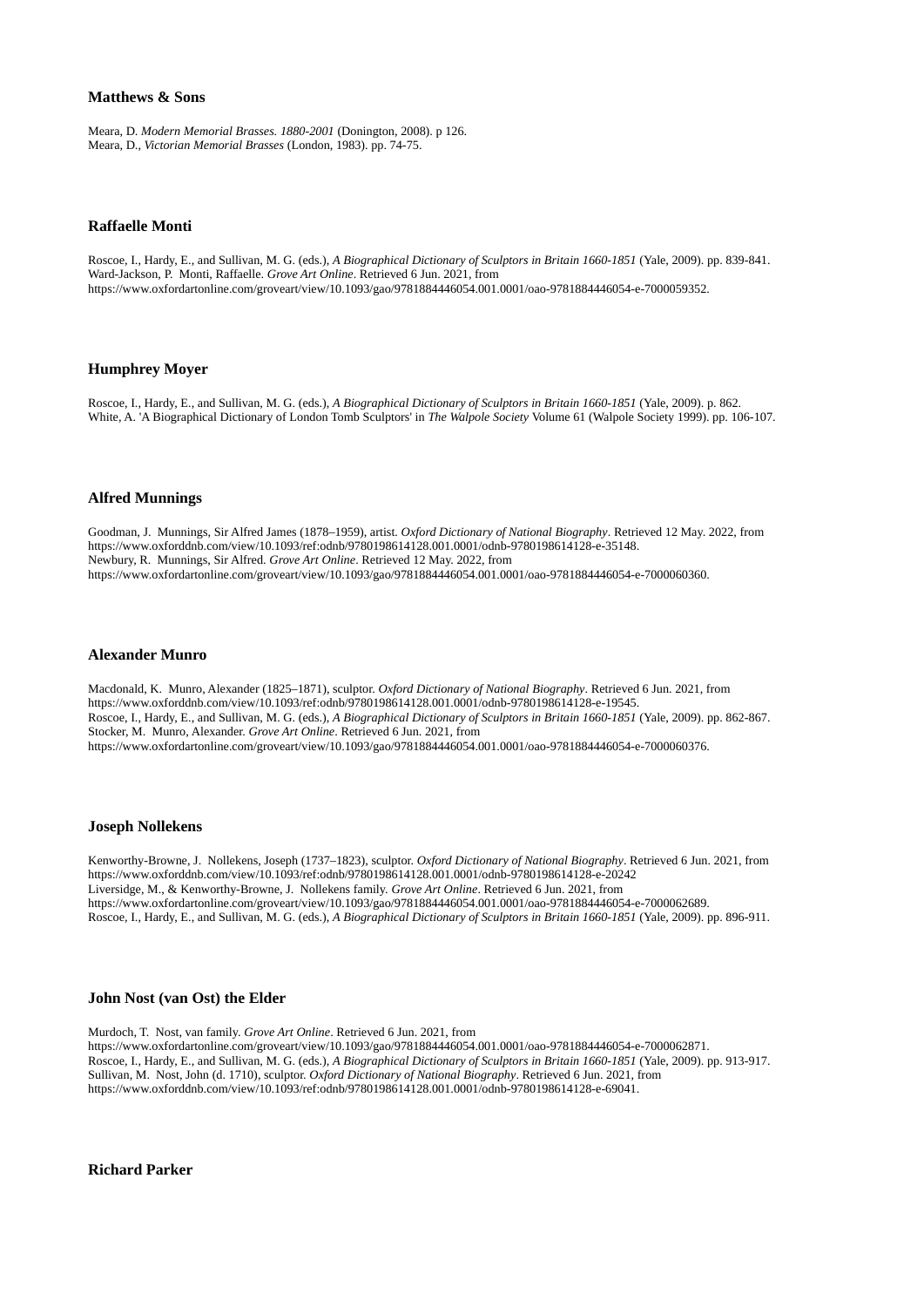Bayliss, J. Parker, Richard. *Grove Art Online*. Retrieved 6 Jun. 2021, from https://www.oxfordartonline.com/groveart/view/10.1093/gao/9781884446054.001.0001/oao-9781884446054-e-7000065487 Bayliss, J. 'Richard Parker The Alabasterman' in *Church Monuments,* 5, 1990 (Church Monuments Society, 1990). pp. 39-56

#### **William Palmer**

Roscoe, I., Hardy, E., and Sullivan, M. G. (eds.), *A Biographical Dictionary of Sculptors in Britain 1660-1851* (Yale, 2009). pp. 936-938. Whinney, M. *Sculpture in Britain 1530-1830* (Harmondsworth, 1988). pp. 246-247.

#### **Karl Bergemann Parsons**

 University of Glasgow History of Art and HATII, 'Karl B. Parsons', *Mapping the Practice and Profession of Sculpture in Britain and Ireland 1851- 1951*, online database 2011 [http://sculpture.gla.ac.uk/view/person.php?id=msib2\_1212145042, accessed 06 Jun 2021] Wikipedia: Karl Parsons, https://en.wikipedia.org/wiki/Karl\_Parsons (accessed 2021/06/06).

### **Edward Poynton**

Roscoe, I., Hardy, E., and Sullivan, M. G. (eds.), *A Biographical Dictionary of Sculptors in Britain 1660-1851* (Yale, 2009). pp. 1009-1010.

#### **Thomas Farnolls Pritchard**

Leach, P. Pritchard, Thomas Farnolls (bap. 1723, d. 1777), architect. *Oxford Dictionary of National Biography*. Retrieved 6 Jun. 2021, from https://www.oxforddnb.com/view/10.1093/ref:odnb/9780198614128.001.0001/odnb-9780198614128-e-37866. Roscoe, I., Hardy, E., and Sullivan, M. G. (eds.), *A Biographical Dictionary of Sculptors in Britain 1660-1851* (Yale, 2009). pp. 1010-1012.

#### **Arnold Quellin (Artus Quellinus III)**

Roscoe, I., Hardy, E., and Sullivan, M. G. (eds.), *A Biographical Dictionary of Sculptors in Britain 1660-1851* (Yale, 2009). pp. 1015-1018. Vlieghe, H., & Kockelbergh, I. Quellinus family. Grove Art Online. Retrieved 6 Jun. 2021, from https://www.oxfordartonline.com/groveart/view/10.1093/gao/9781884446054.001.0001/oao-9781884446054-e-7000070365.

# **Nicholas Read.**

Baker, M. Read, Nicholas (c. 1733–1787), sculptor. *Oxford Dictionary of National Biography*. Retrieved 6 Jun. 2021, from https://www.oxforddnb.com/view/10.1093/ref:odnb/9780198614128.001.0001/odnb-9780198614128-e-23218. Roscoe, I., Hardy, E., and Sullivan, M. G. (eds.), *A Biographical Dictionary of Sculptors in Britain 1660-1851* (Yale, 2009). pp. 1023-1025.

### **Charles Regnart.**

Roscoe, I., Hardy, E., and Sullivan, M. G. (eds.), *A Biographical Dictionary of Sculptors in Britain 1660-1851* (Yale, 2009). pp. 1028-1029.

# **Sir William Blake Richmond.**

Brown, D., & Billingham, R. Richmond family (ii). *Grove Art Online*. Retrieved 6 Jun. 2021, from https://www.oxfordartonline.com/groveart/view/10.1093/gao/9781884446054.001.0001/oao-9781884446054-e-7000072007. Reynolds, S. (2007, October 04). Richmond, Sir William Blake (1842–1921), painter. *Oxford Dictionary of National Biography*. Retrieved 17 May. 2021, from https://www.oxforddnb.com/view/10.1093/ref:odnb/9780198614128.001.0001/odnb-9780198614128-e-35745.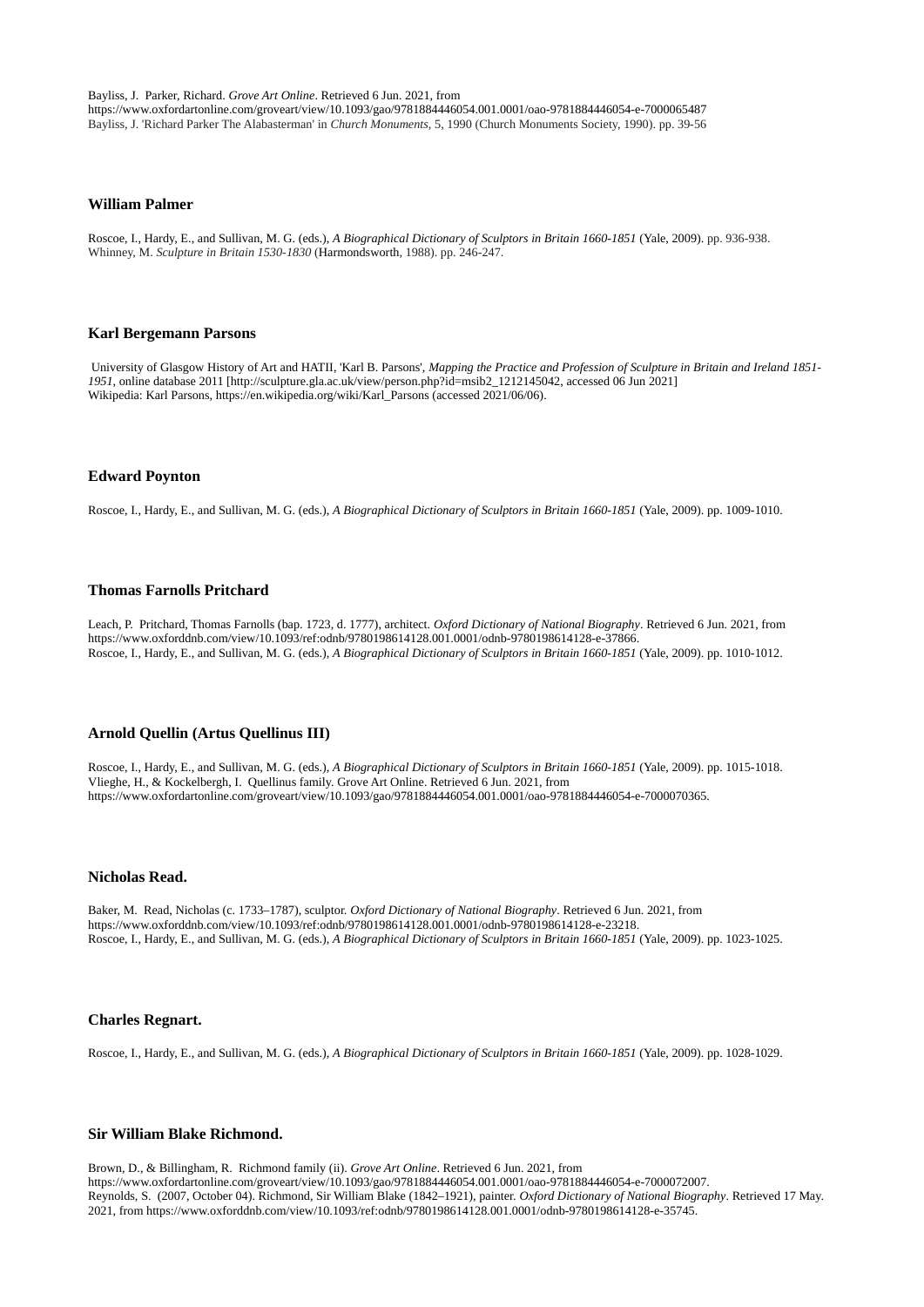# **Louis-François Roubiliac**

Baker, M. Roubiliac, Louis François (1702–1762), sculptor. *Oxford Dictionary of National Biography*. Retrieved 10 Jun. 2021, from https://www.oxforddnb.com/view/10.1093/ref:odnb/9780198614128.001.0001/odnb-9780198614128-e-24165. Murdoch, T. Roubiliac, Louis-François. *Grove Art Online*. Retrieved 10 Jun. 2021, from https://www.oxfordartonline.com/groveart/view/10.1093/gao/9781884446054.001.0001/oao-9781884446054-e-7000074157. Roscoe, I., Hardy, E., and Sullivan, M. G. (eds.), *A Biographical Dictionary of Sculptors in Britain 1660-1851* (Yale, 2009). pp. 1062-1069.

# **(John) Michael Rysbrack**

Eustace, K. Rysbrack, (John) Michael [formerly Johannes Michiel] (1694–1770), sculptor. *Oxford Dictionary of National Biography*. Retrieved 10 Jun. 2021, from https://www.oxforddnb.com/view/10.1093/ref:odnb/9780198614128.001.0001/odnb-9780198614128-e-24427. Roscoe, I., Hardy, E., and Sullivan, M. G. (eds.), *A Biographical Dictionary of Sculptors in Britain 1660-1851* (Yale, 2009). pp. 1076-1091. Williams, R., & Eustace, K. Rysbrack family. *Grove Art Online*. Retrieved 10 Jun. 2021, from https://www.oxfordartonline.com/groveart/view/10.1093/gao/9781884446054.001.0001/oao-9781884446054-e-7000074782.

#### **Melchior Salaboss**

Edmond, M. (2003). Salaboss, Melchior. Grove Art Online. Retrieved 29 Apr. 2021, from https://www.oxfordartonline.com/groveart/view/10.1093/gao/9781884446054.001.0001/oao-9781884446054-e-7000075246

#### **Peter Gaspar Scheemakers**

Bussers, H., & Roscoe, I. Scheemakers family. *Grove Art Online*. Retrieved 10 Jun. 2021, from https://www.oxfordartonline.com/groveart/view/10.1093/gao/9781884446054.001.0001/oao-9781884446054-e-7000076438. Roscoe, I. Scheemakers, Peter Gaspar (bap. 1691, d. 1781), sculptor. *Oxford Dictionary of National Biography*. Retrieved 10 Jun. 2021, from https://www.oxforddnb.com/view/10.1093/ref:odnb/9780198614128.001.0001/odnb-9780198614128-e-24801. Roscoe, I., 'Peter Scheemakers' in *The Walpole Society* Volume 61 (Walpole Society 1999). pp. 163-304. Roscoe, I., Hardy, E., and Sullivan, M. G. (eds.), *A Biographical Dictionary of Sculptors in Britain 1660-1851* (Yale, 2009). pp. 1098-1106.

#### **John Schorman**

White, A. 'A Biographical Dictionary of London Tomb Sculptors' in *The Walpole Society* Volume 61 (Walpole Society 1999). pp. 107-108, 126-127.

### **Edward Stanton**

Fisher, G. Stanton, William (1639–1705), tomb sculptor and mason. *Oxford Dictionary of National Biography*. Retrieved 8 Jun. 2021, from https://www.oxforddnb.com/view/10.1093/ref:odnb/9780198614128.001.0001/odnb-9780198614128-e-38004. Physick, J. Stanton family. *Grove Art Online*. Retrieved 8 Jun. 2021, from https://www.oxfordartonline.com/groveart/view/10.1093/gao/9781884446054.001.0001/oao-9781884446054-e-7000080996. Roscoe, I., Hardy, E., and Sullivan, M. G. (eds.), *A Biographical Dictionary of Sculptors in Britain 1660-1851* (Yale, 2009). pp. 1175-1179.

### **William Stanton**

Fisher, G. (2008, January 03). Stanton, William (1639–1705), tomb sculptor and mason. *Oxford Dictionary of National Biography*. Retrieved 5 Feb. 2021, from https://www.oxforddnb.com/view/10.1093/ref:odnb/9780198614128.001.0001/odnb-9780198614128-e-38004. Roscoe, I., Hardy, E., and Sullivan, M. G. (eds.), *A Biographical Dictionary of Sculptors in Britain 1660-1851* (Yale, 2009). pp. 1180-1183.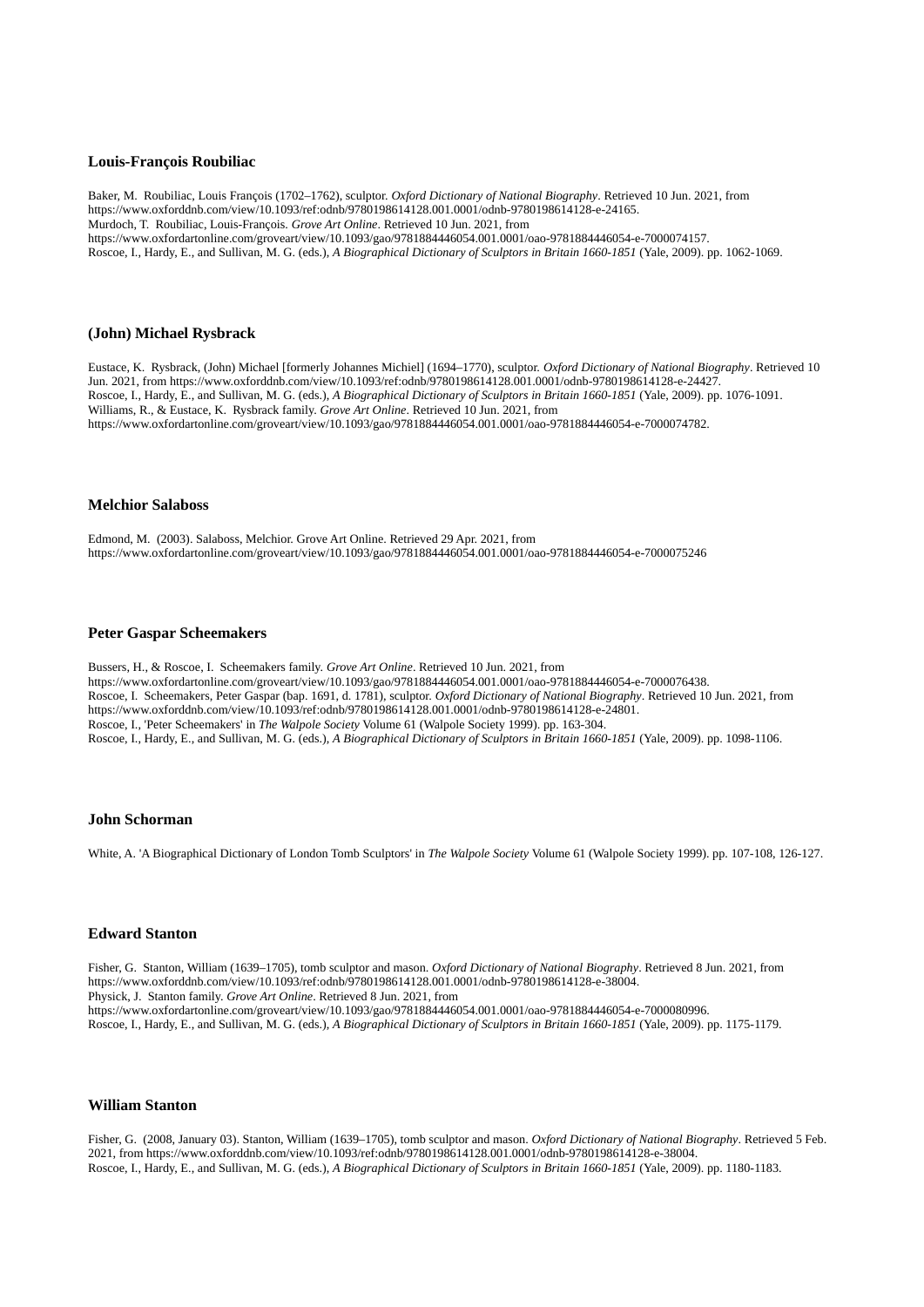#### **Thomas Stayner the Elder**

Friedman, T. Stayner [Stainer], Thomas. *Grove Art Online*. Retrieved 8 Jun. 2021, from https://www.oxfordartonline.com/groveart/view/10.1093/gao/9781884446054.001.0001/oao-9781884446054-e-7000081118. Roscoe, I., Hardy, E., and Sullivan, M. G. (eds.), *A Biographical Dictionary of Sculptors in Britain 1660-1851* (Yale, 2009). pp. 1184-1185.

# **John Stone**

Roscoe, I., Hardy, E., and Sullivan, M. G. (eds.), *A Biographical Dictionary of Sculptors in Britain 1660-1851* (Yale, 2009). p. 1204. White, A. Stone, Nicholas (1585x8–1647), sculptor, master mason, and architect painter as well as a sculptor. *Oxford Dictionary of National Biography*. Retrieved 8 Jun. 2021, from https://www.oxforddnb.com/view/10.1093/ref:odnb/9780198614128.001.0001/odnb-9780198614128-e-26577.

White, A., & Jeffree, R. Stone family (ii). *Grove Art Online*. Retrieved 8 Jun. 2021, from

https://www.oxfordartonline.com/groveart/view/10.1093/gao/9781884446054.001.0001/oao-9781884446054-e-7000081604.

#### **Nicholas Stone**

White, A. Stone, Nicholas (1585x8–1647), sculptor, master mason, and architect painter as well as a sculptor. *Oxford Dictionary of National Biography*. Retrieved 8 Jun. 2021, from https://www.oxforddnb.com/view/10.1093/ref:odnb/9780198614128.001.0001/odnb-9780198614128-e-26577.

White, A. 'A Biographical Dictionary of London Tomb Sculptors' in *The Walpole Society* Volume 61 (Walpole Society 1999). pp. 118-138. White, A., & Jeffree, R. Stone family (ii). *Grove Art Online*. Retrieved 8 Jun. 2021, from

https://www.oxfordartonline.com/groveart/view/10.1093/gao/9781884446054.001.0001/oao-9781884446054-e-7000081604.

#### **Sir Robert Taylor**

Harris, J., & Baker, M. Taylor, Sir Robert (1714–1788), architect. *Oxford Dictionary of National Biography*. Retrieved 9 Jun. 2021, from https://www.oxforddnb.com/view/10.1093/ref:odnb/9780198614128.001.0001/odnb-9780198614128-e-27077. Roscoe, I., Hardy, E., and Sullivan, M. G. (eds.), *A Biographical Dictionary of Sculptors in Britain 1660-1851* (Yale, 2009). pp. 1224-1227. White, R. Taylor, Sir Robert. *Grove Art Online*. Retrieved 9 Jun. 2021, from https://www.oxfordartonline.com/groveart/view/10.1093/gao/9781884446054.001.0001/oao-9781884446054-e-7000083541.

# **(Thomas) Waldo Story**

University of Glasgow, *The Paintings of James McNeill Whistler*. On-line biography: https://www.whistlerpaintings.gla.ac.uk/catalogue/biog/? nid=StorW (Accessed 2021/06/14).

### **Sir (William) Hamo Thornycroft**

Manning, E. Thornycroft, Sir (William) Hamo. *Grove Art Online*. Retrieved 9 Jun. 2021, from https://www.oxfordartonline.com/groveart/view/10.1093/gao/9781884446054.001.0001/oao-9781884446054-e-7000084710. Stocker, M. Thornycroft, Sir (William) Hamo (1850–1925), sculptor. *Oxford Dictionary of National Biography*. Retrieved 9 Jun. 2021, from https://www.oxforddnb.com/view/10.1093/ref:odnb/9780198614128.001.0001/odnb-9780198614128-e-36513.

# **Mary Thornycroft**

Proctor, N. Thornycroft [née Francis], Mary (1809–1895), sculptor. *Oxford Dictionary of National Biography*. Retrieved 9 Jun. 2021, from https://www.oxforddnb.com/view/10.1093/ref:odnb/9780198614128.001.0001/odnb-9780198614128-e-27368. Roscoe, I., Hardy, E., and Sullivan, M. G. (eds.), *A Biographical Dictionary of Sculptors in Britain 1660-1851* (Yale, 2009). pp. 1256-1258.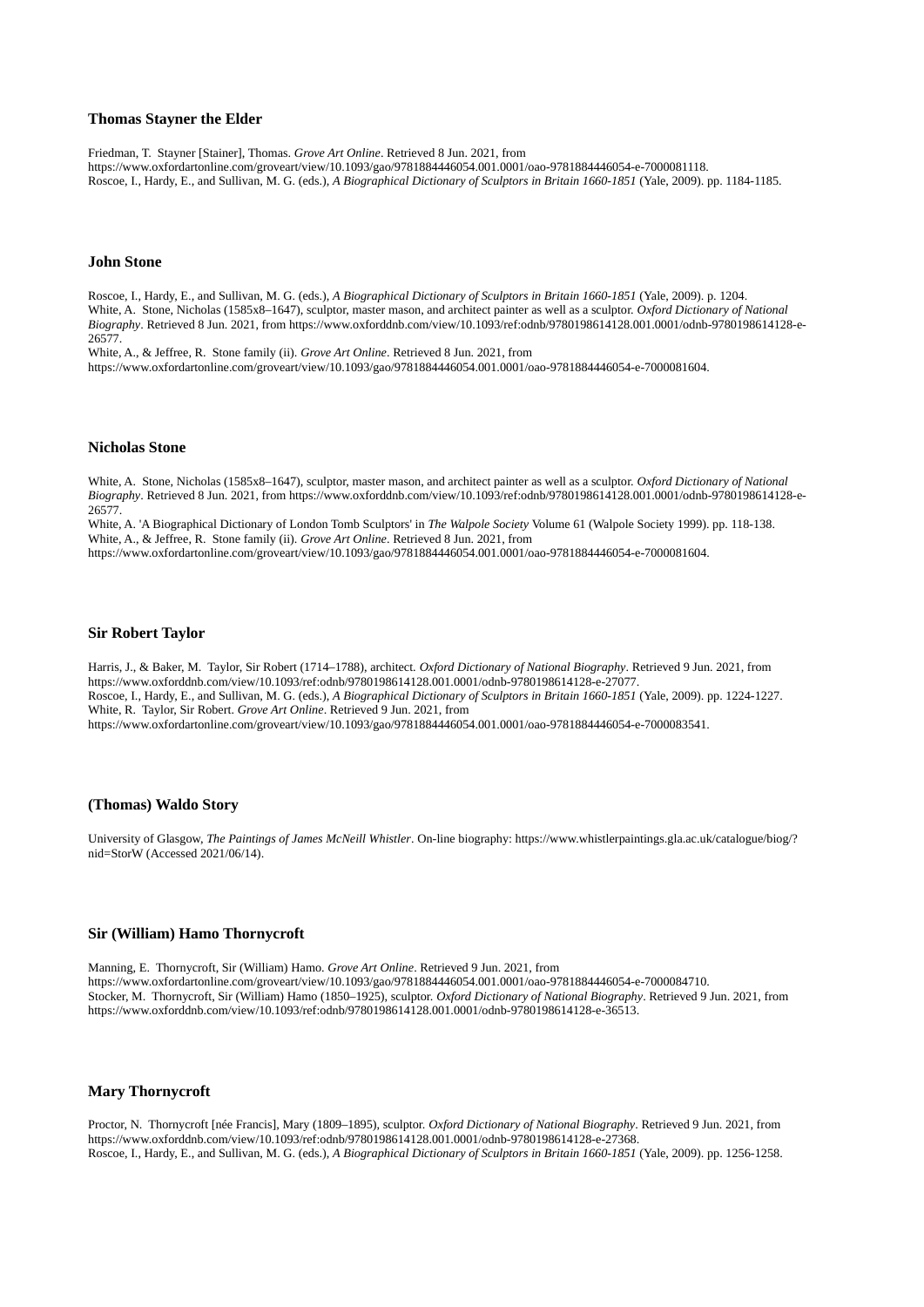# **Cecil Thomas**

Attwood, P. Thomas, Cecil. *Grove Art Online*. Retrieved 14 Jun. 2021, from https://www.oxfordartonline.com/groveart/view/10.1093/gao/9781884446054.001.0001/oao-9781884446054-e-7000084619.

# **William Tyler**

Baker, M. Tyler, William (d. 1801), sculptor and architect. *Oxford Dictionary of National Biography*. Retrieved 9 Jun. 2021, from https://www.oxforddnb.com/view/10.1093/ref:odnb/9780198614128.001.0001/odnb-9780198614128-e-27943. Roscoe, I., Hardy, E., and Sullivan, M. G. (eds.), *A Biographical Dictionary of Sculptors in Britain 1660-1851* (Yale, 2009). pp. 1293-1296.

# **Thomas Thorpe**

Summerson, J. *The Unromantic Castle* (London 1990). p. 26.

### **Peter Mathias van Gelder**

Roscoe, I., Hardy, E., and Sullivan, M. G. (eds.), *A Biographical Dictionary of Sculptors in Britain 1660-1851* (Yale, 2009). pp. 1308-1310.

# **Waller Studio – John Green Waller and Lionel Askew Bedingfield Waller.**

Meara, D. *Victorian Memorial Brasses* (London, 1983). pp. 6-8.

# **George Wade**

Hutchison, S. Wade, George Edward (1853–1933), sculptor. *Oxford Dictionary of National Biography*. Retrieved 18 Jun. 2021, from https://www.oxforddnb.com/view/10.1093/ref:odnb/9780198614128.001.0001/odnb-9780198614128-e-38095.

# **White Watson**

Roscoe, I., Hardy, E., and Sullivan, M. G. (eds.), *A Biographical Dictionary of Sculptors in Britain 1660-1851* (Yale, 2009). pp. 1331-1333.

#### **Musgrave Lewthwaite Watson**

Roscoe, I., Hardy, E., and Sullivan, M. G. (eds.), *A Biographical Dictionary of Sculptors in Britain 1660-1851* (Yale, 2009). pp. 1326-1329. Stocker, M. Watson, Musgrave Lewthwaite (1804–1847), sculptor. *Oxford Dictionary of National Biography*. Retrieved 6 Jun. 2021, from https://www.oxforddnb.com/view/10.1093/ref:odnb/9780198614128.001.0001/odnb-9780198614128-e-28854. Stocker, M. Watson, Musgrave Lewthwaite. *Grove Art Online*. Retrieved 6 Jun. 2021, from https://www.oxfordartonline.com/groveart/view/10.1093/gao/9781884446054.001.0001/oao-9781884446054-e-7000090841.

# **George Frederick Watts**

Bryant, B. Watts, G(eorge) F(rederic). *Grove Art Online*. Retrieved 9 Jun. 2021, from https://www.oxfordartonline.com/groveart/view/10.1093/gao/9781884446054.001.0001/oao-9781884446054-e-7000090866.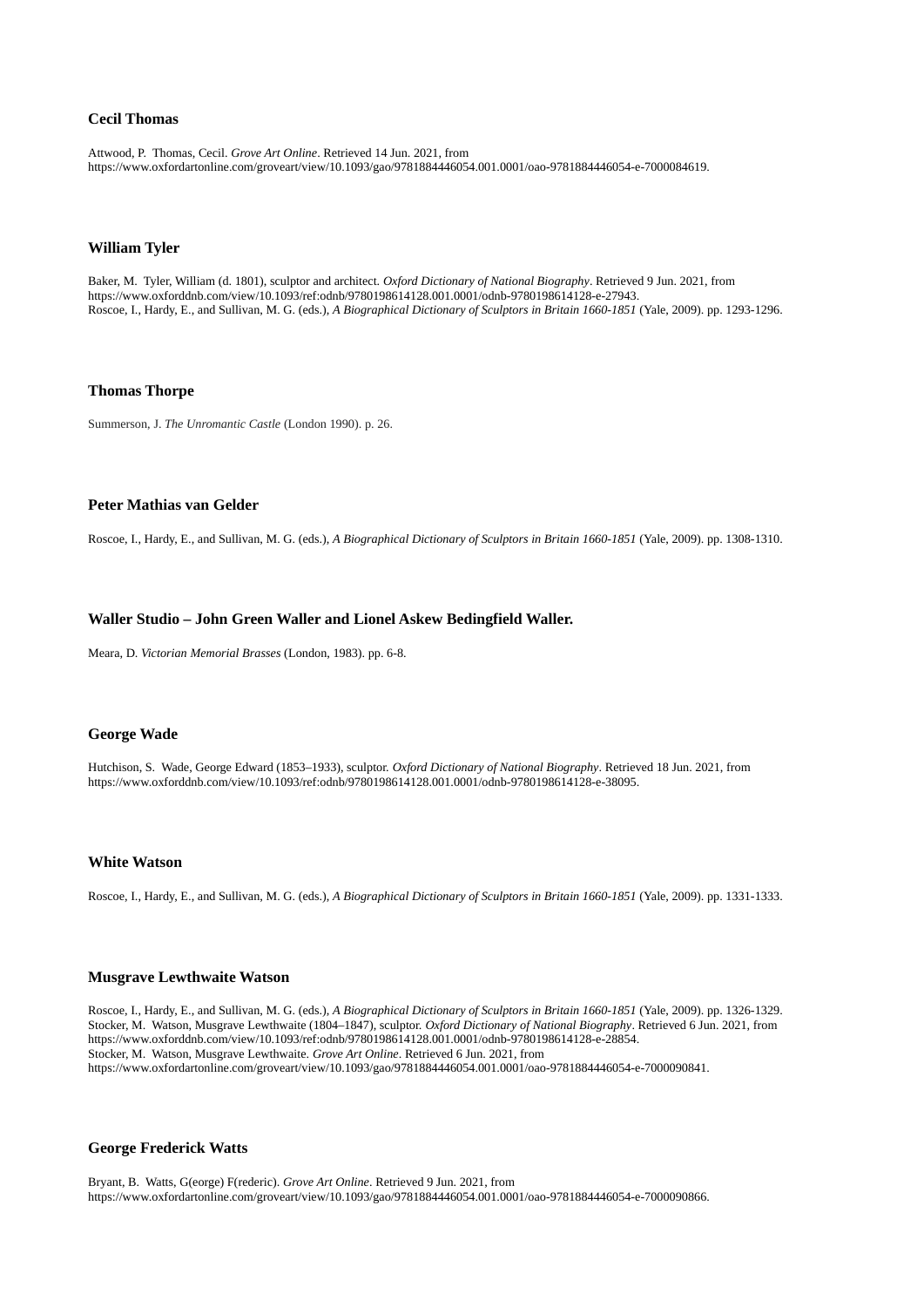Bryant, B. Watts, George Frederic (1817–1904), painter and sculptor. *Oxford Dictionary of National Biography*. Retrieved 9 Jun. 2021, from https://www.oxforddnb.com/view/10.1093/ref:odnb/9780198614128.001.0001/odnb-9780198614128-e-36781.

#### **Richard Westmacott the Younger**

Busco, M. Westmacott family. *Grove Art Online*. Retrieved 9 Jun. 2021, from https://www.oxfordartonline.com/groveart/view/10.1093/gao/9781884446054.001.0001/oao-9781884446054-e-7000091257. Dodgson, C., & Busco, M. Westmacott, Richard (1799–1872), sculptor. *Oxford Dictionary of National Biography*. Retrieved 9 Jun. 2021, from https://www.oxforddnb.com/view/10.1093/ref:odnb/9780198614128.001.0001/odnb-9780198614128-e-29115. Roscoe, I., Hardy, E., and Sullivan, M. G. (eds.), *A Biographical Dictionary of Sculptors in Britain 1660-1851* (Yale, 2009). pp. 1366-1371.

#### **Wellar Workshop.**

Easter, C. J., *Church Monuments in Devon and Cornwall 1660-1730*, PhD thesis (University of Plymouth, 2006). p. 240. Faunch, C. J. M., *Church Monuments and Commemoration in Devon c.1530-c.1640* (University of Exeter, 1998). White, A. 'A Biographical Dictionary of London Tomb Sculptors' in *The Walpole Society,* Volume 61 (Walpole Society 1999). p. 140.

### **Richard Westmacott the Elder**

Busco, M. Westmacott family. *Grove Art Online*. Retrieved 9 Jun. 2021, from https://www.oxfordartonline.com/groveart/view/10.1093/gao/9781884446054.001.0001/oao-9781884446054-e-7000091257. Roscoe, I., Hardy, E., and Sullivan, M. G. (eds.), *A Biographical Dictionary of Sculptors in Britain 1660-1851* (Yale, 2009). pp. 1354-1356.

#### **Sir Richard Westmacott**

Busco, M. Westmacott family. *Grove Art Online*. Retrieved 9 Jun. 2021, from https://www.oxfordartonline.com/groveart/view/10.1093/gao/9781884446054.001.0001/oao-9781884446054-e-7000091257. Busco, M. Westmacott, Sir Richard (1775–1856), sculptor. *Oxford Dictionary of National Biography*. Retrieved 9 Jun. 2021, from https://www.oxforddnb.com/view/10.1093/ref:odnb/9780198614128.001.0001/odnb-9780198614128-e-29114. Roscoe, I., Hardy, E., and Sullivan, M. G. (eds.), *A Biographical Dictionary of Sculptors in Britain 1660-1851* (Yale, 2009). pp. 1356-1366.

#### **John Weston**

Easter, C. *Church Monuments in Devon and Cornwall* 1660-1730, PhD thesis (University of Plymouth, 2006). Easter, C., 'John Weston of Exeter' in *Church Monuments*, Volume XXIII (2008). pp. 122-136. Roscoe, I., Hardy, E., and Sullivan, M. G. (eds.), *A Biographical Dictionary of Sculptors in Britain 1660-1851* (Yale, 2009). pp. 1372-1373.

### **William Woodman the Elder**

Roscoe, I., Hardy, E., and Sullivan, M. G. (eds.), *A Biographical Dictionary of Sculptors in Britain 1660-1851* (Yale, 2009). pp. 1405-1406.

#### Notes:

The Biographical Dictionary lavishes praise upon Woodman for the Newhaven monument at Drayton Beauchamp: 'one of the most outstanding monuments in England'. I beg to differ, in particular because Ingrid Roscoe contradicts herself in the revised Dictionary. She says it's Woodman's 'acknowledged masterpiece' before going on to say Lord Newhaven is 'stiff' but Lady Newhaven was 'carved with extraordinary skill'. Then it is revealed that her figure was probably added later and, as Woodman was dead, it was most likely made by Henry Cheere!

# **William Wright**

White, A. Wright, William. *Grove Art Online*. Retrieved 9 Jun. 2021, from https://www.oxfordartonline.com/groveart/view/10.1093/gao/9781884446054.001.0001/oao-9781884446054-e-7000092354. White, A., 'A Biographical Dictionary of London Tomb Sculptors c.1560 – c.1660' in *The Walpole Society 1998/99*. pp. 144-155.